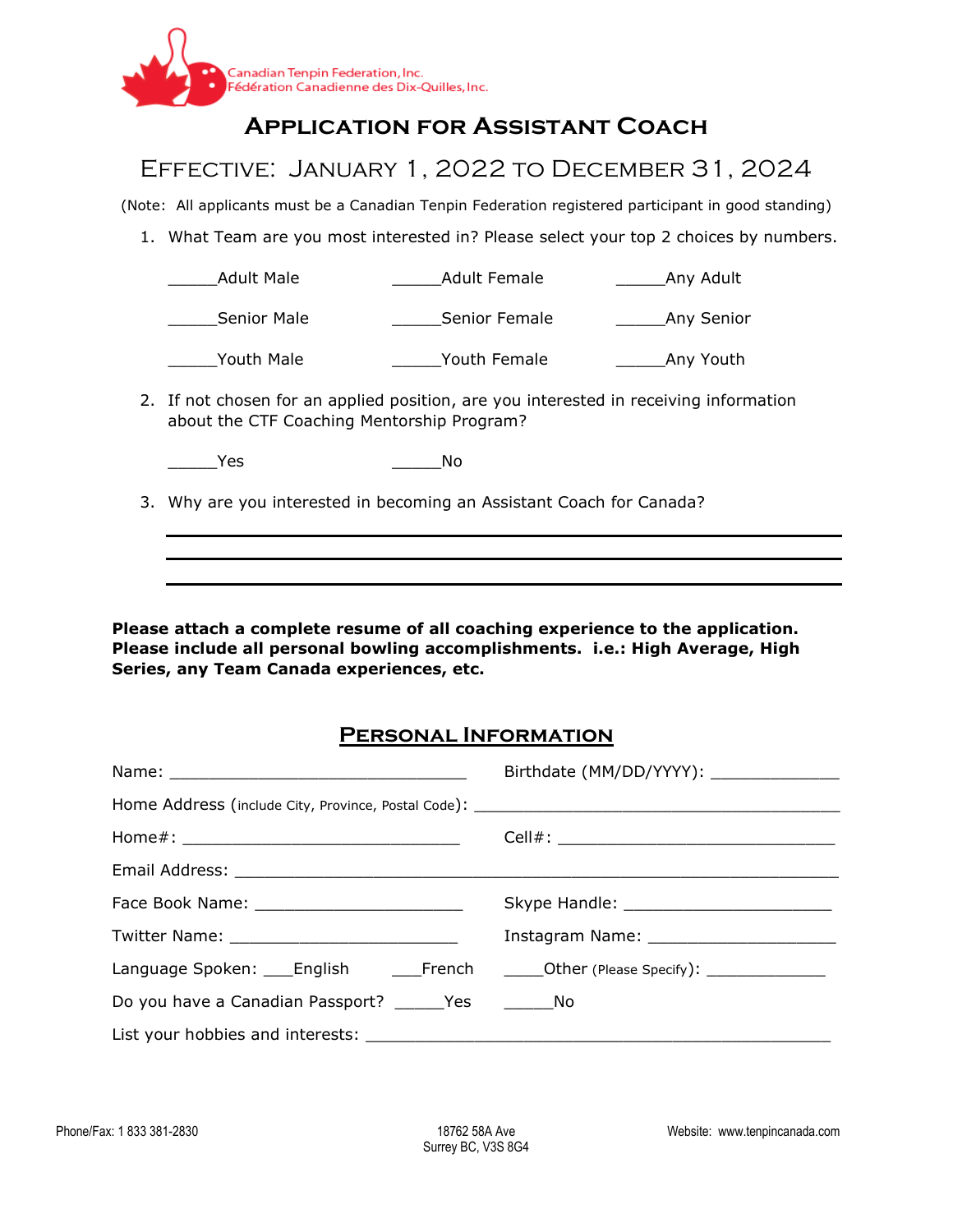

List any non-bowling organizations of which you have been a member, including any office held and for how long.

 $\overline{\phantom{a}}$  , and the contribution of the contribution of the contribution of the contribution of the contribution of the contribution of the contribution of the contribution of the contribution of the contribution of the

| <b>EMPLOYMENT</b>                                                     |                                                   |                                                               |  |  |  |
|-----------------------------------------------------------------------|---------------------------------------------------|---------------------------------------------------------------|--|--|--|
| List your most recent two $(2)$ positions in the last six $(6)$ years |                                                   |                                                               |  |  |  |
|                                                                       |                                                   |                                                               |  |  |  |
|                                                                       |                                                   |                                                               |  |  |  |
|                                                                       |                                                   |                                                               |  |  |  |
|                                                                       |                                                   |                                                               |  |  |  |
|                                                                       |                                                   |                                                               |  |  |  |
|                                                                       |                                                   |                                                               |  |  |  |
| <b>EDUCATION</b>                                                      |                                                   |                                                               |  |  |  |
|                                                                       | List Year of Completion and Degree or Certificate |                                                               |  |  |  |
|                                                                       | <b>Year of Completion</b>                         | <b>Degree of Certificate</b>                                  |  |  |  |
|                                                                       |                                                   |                                                               |  |  |  |
|                                                                       |                                                   |                                                               |  |  |  |
|                                                                       |                                                   |                                                               |  |  |  |
|                                                                       |                                                   |                                                               |  |  |  |
|                                                                       |                                                   |                                                               |  |  |  |
| <b>First Aid Certification</b>                                        |                                                   | __________Emergency First Aid Expiration Date________________ |  |  |  |
|                                                                       |                                                   | Standard First Aid Expiration Date                            |  |  |  |
| <b>COACHING CERTIFICATION</b>                                         |                                                   |                                                               |  |  |  |
|                                                                       | $\mathsf{SO}$                                     |                                                               |  |  |  |
| Level:                                                                |                                                   | Year Trained: _______ Year Certified:                         |  |  |  |
|                                                                       |                                                   |                                                               |  |  |  |
|                                                                       |                                                   |                                                               |  |  |  |
|                                                                       |                                                   |                                                               |  |  |  |
|                                                                       |                                                   |                                                               |  |  |  |